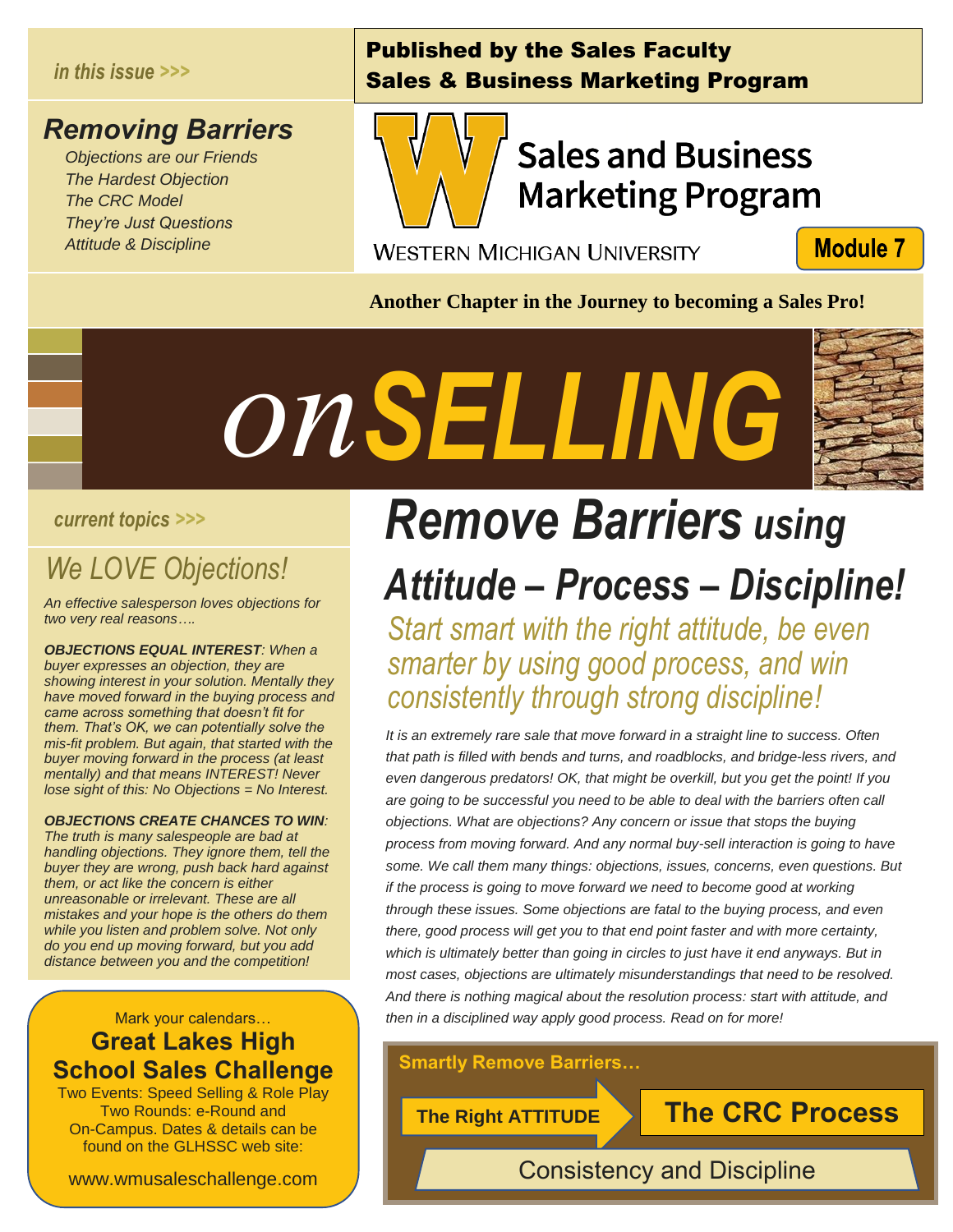## *The Winning Process >>> The CRC Model*

Three east words: Clarify, Respond, Confirm. This might be the easiest process in selling, but it is also one of the hardest to consistently apply. You want an "easy" way to set yourself apart and win more often…. Pay attention to C.R.C.

**3**

Sometimes you will need to invite the buyer to express their concern. In these cases, don't hesitate… **INVESTIGATE!**

# **CLARIFY**

Your buyer expresses a concern…

#### **STOP – DO NOT RESPOND!!!!!**

Start instead by asking for more information. Even when you think it is clear, it always makes sense to dig further.

Without clarity seeking you will often respond to the wrong issue.

Clarity takes exactly how many follow-up questions? As many as it takes to achieve **UNDERSTANDING!**

# **RESPOND**



### **CONVINCING**: two keys…

**DATA**: What hard numbers, like a financial analysis, support your case? People need to see the #'s!

**LOGIC**: Why does your solution make sense given this buyer's challenges? Need to make the connection crystal clear!

## **COMPELLING**: two keys…

**2**

**BTL**: Use stories and demonstrations to bring the solution to life so that the value is specifically highlighted.

**MOTS**: Don't assume the buyer sees the value. Make the Moral of the Story (MOTS) clear.

# **CONFIRM**

**DO NOT** assume just because you responded to their concern that they "bought" your response. **Ask a direct and specific confirming question**.

*"Does that remove your price concern?" "Does that make you feel more comfortable with security?"*

## *The HARDEST Objections>>> Typical Objections…*

#### **UNKNOWN**

**1**

When you don't invite or at least listen for the buyer's concerns you are likely to move ahead thinking that everything is OK, when in reality the buyer has a concern and will hesitate to commit because of it.

#### **MISUNDERSTOOD**

When you fail to seek clarity, you move ahead with a response ASSUMING that the response will be on-target. And often this assumption is wrong. This is especially common when the objection is a common one or a seemingly simple one. Is "It's too expensive" really exactly the same issue for all buyers? Likely not, so ask for more info BEFORE you move into your response.

#### **UNRESOLVED**

You clarified and responded but never confirmed that the objection was removed. Where might that leave you? In the UNRESOLVED category. Don't leave the removal to luck nor assume your response worked. Take action with a direct question and know for sure if you resolved it!

*Always seek clarity, but understand that most objections fall into one of these categories. So, listen for….*

## **Price**

They see the price / cost of your solution as wrong (they don't see value)

## **Source**

They may not see you or your company as a credible source of solutions

## **Need**

They do not believe that they have a need for a solution in this area

## **Product**

They do not see your product as a correct or best solution for their need

#### **Time**

They do not think that now is the right time to consider your solution.

#### **PROBE & LISTEN TO LEARN MORE**



Many salespeople jump forward too soon and use a move-on style question without first confirming….

#### **Any Other Questions? (move-on question)**

#### **THE CORRECT ORDER**

With the room's double thick walls and special HVAC equipment, are you comfortable that we will help you have the quiet meeting you seek?

**Yes**

**NOW that question is OK!**

Great! Do you have any other questions?